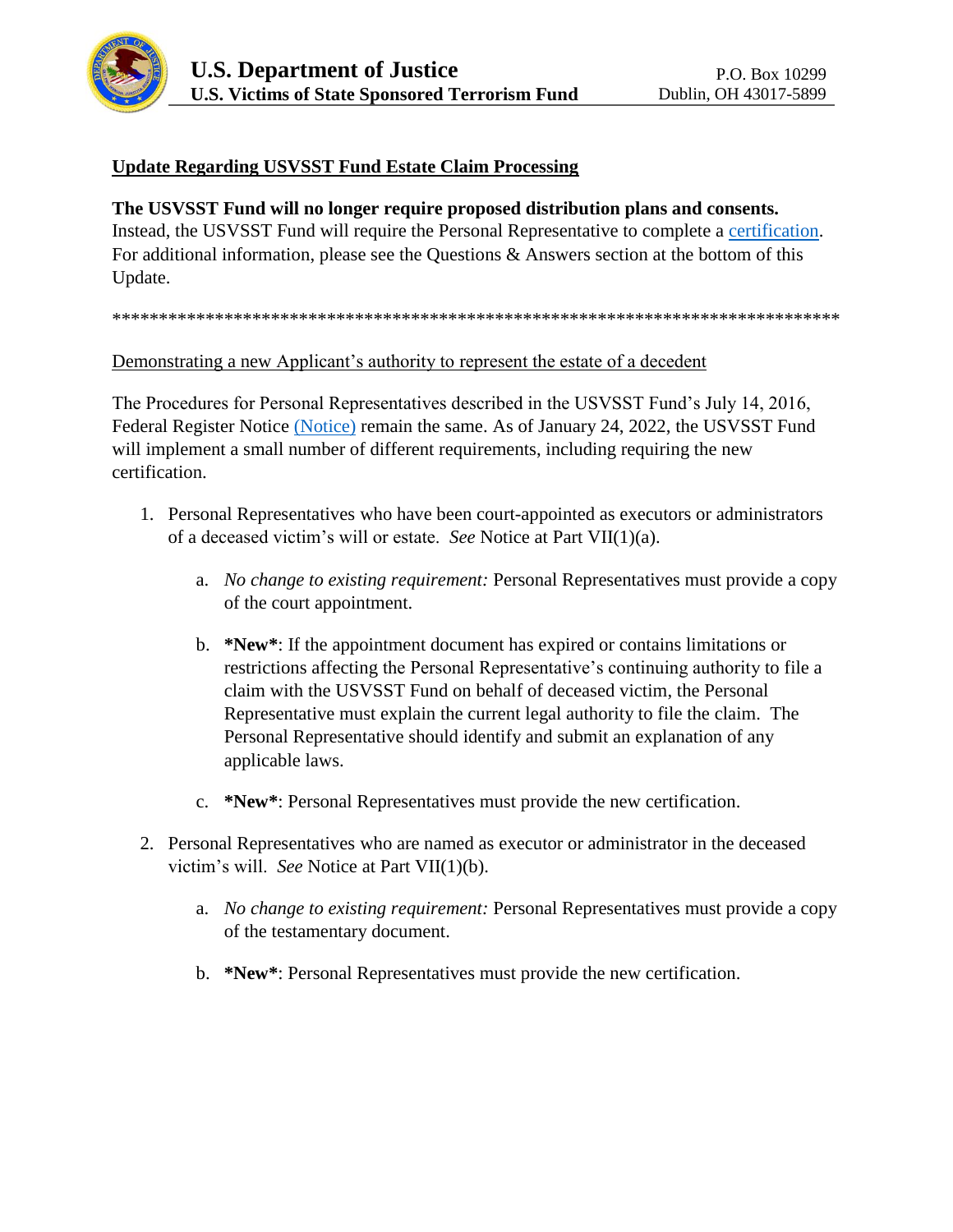- 3. Personal Representatives who are the first person in the line of succession established by the laws of the deceased victim's domicile governing intestacy. *See* Notice at Part  $VII(1)(c)$ .
	- a. *No change to existing requirement:* the Personal Representative must identify and submit an explanation of any applicable laws to support the authority to file a claim on behalf of the deceased victim.
	- b. **Clarification**: If any other individuals share priority with the Personal Representative in the line of succession established by the laws of the deceased victim's domicile governing intestacy, those individuals must consent to the Personal Representative.
	- c. **\*New\***: Personal Representatives must provide the new certification.

#### \*\*\*\*\*\*\*\*\*\*\*\*\*\*\*\*\*\*\*\*\*\*\*\*\*\*\*\*\*\*\*\*\*\*\*\*\*\*\*\*\*\*\*\*\*\*\*\*\*\*\*\*\*\*\*\*\*\*\*\*\*\*\*\*\*\*\*\*\*\*\*\*\*\*\*\*\*\*

#### Update Regarding USVSST Fund Estate Claim Processing: Questions & Answers

# **1. The USVSST Fund Special Master already found the estate claim I filed eligible. Do I need to submit anything else for the claim to be considered for future payment rounds?**

Eligible claimants do not need to resubmit applications in order to be considered for future payment rounds. All claimants have a continuing [obligation to update claim information,](http://www.usvsst.com/docs/Notice_to_Update_Jan_2022.pdf) including any changes in Personal Representative (PR). If the identity of the PR changes, the new PR must submit new material demonstrating the new PR's authority to act for the estate. At that time, the new requirements described in this Update will apply to the claim. *See also* Question 5, below.

# **2. An individual previously filed a claim with the USVSST Fund that was found eligible. The individual has died, and I am the Personal Representative who needs to convert the claim to an estate claim. Do the new requirements apply?**

Yes, the new requirements apply to any new Personal Representative for an estate claim to the USVSST Fund.

# **3. I submitted a new estate claim to be considered for future payment rounds. Do the new requirements apply?**

Yes, the new requirements apply to any new Personal Representative for an estate claim to the USVSST Fund. If you filed a new estate claim and submitted a Proposed Distribution Plan (PDP) by January 24, 2022, the USVSST Fund will review the PDP. If you did not submit a PDP by January 24, 2022, you should provide a Certification of Personal Representative instead.